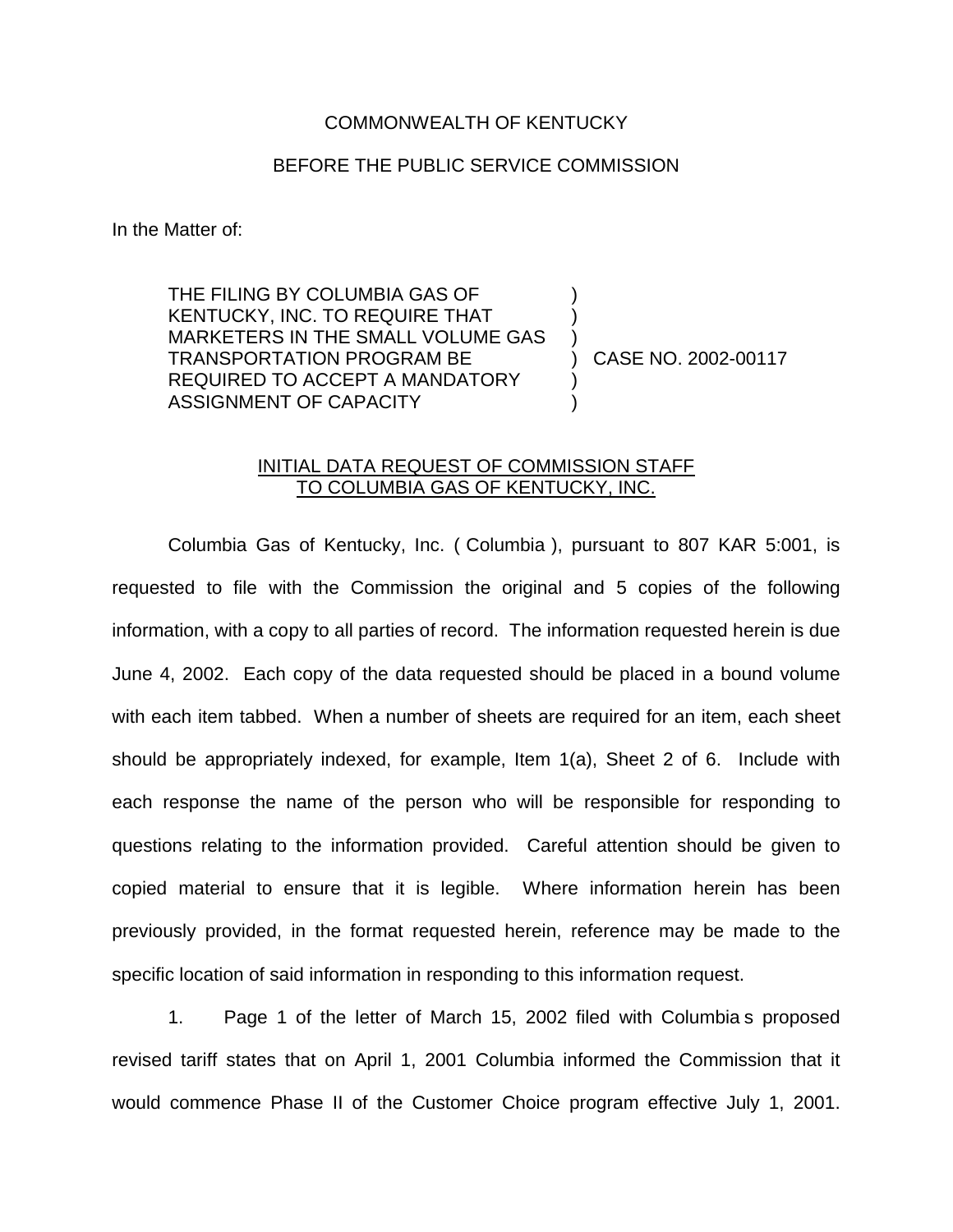Page 2 of that letter refers to letters sent by Columbia on January 11, 2002 to MX Energy ( MX ) and Interstate Gas Supply ( IGS ) regarding implementation of Phase II.

a. What communications did Columbia have with MX and IGS concerning implementation of Phase II prior to sending letters on January 11, 2002?

b. Provide a detailed narrative explanation for why Columbia did not ascertain the extent of its concerns regarding MX and IGS not taking capacity under Phase II prior to January 11, 2002. Explain specifically why Columbia did not notify the Commission of the situation with MX and IGS shortly after July 1, 2001.

2. When Columbia s Customer Choice program was initially approved, the approved revenue opportunities available to offset the stranded costs incurred in relation to the program included revenues from capacity assignment.

a. Given the circumstances regarding MX and IGS, has Columbia realized any revenues under the Customer Choice program from capacity assignment? If yes, provide the amount.

b. In the same format used on page 13 of Columbia s June 1, 2002 Annual Report on the Customer Choice program, provide a schedule of stranded costs and revenues for calendar years 2000, 2001, and 2002. Identify the cut-off date for calendar year 2002 information.

3. Refer to the first sentence of the second paragraph on page 3 of the March 15, 2002 letter filed with the proposed revised tariff. This refers to Columbia s only enforcement option being to suspend or terminate the marketer. If this remedy is unsatisfactory or inappropriate for Columbia, explain why this was the only enforcement option proposed by Columbia when it applied for approval of the Choice program.

-2-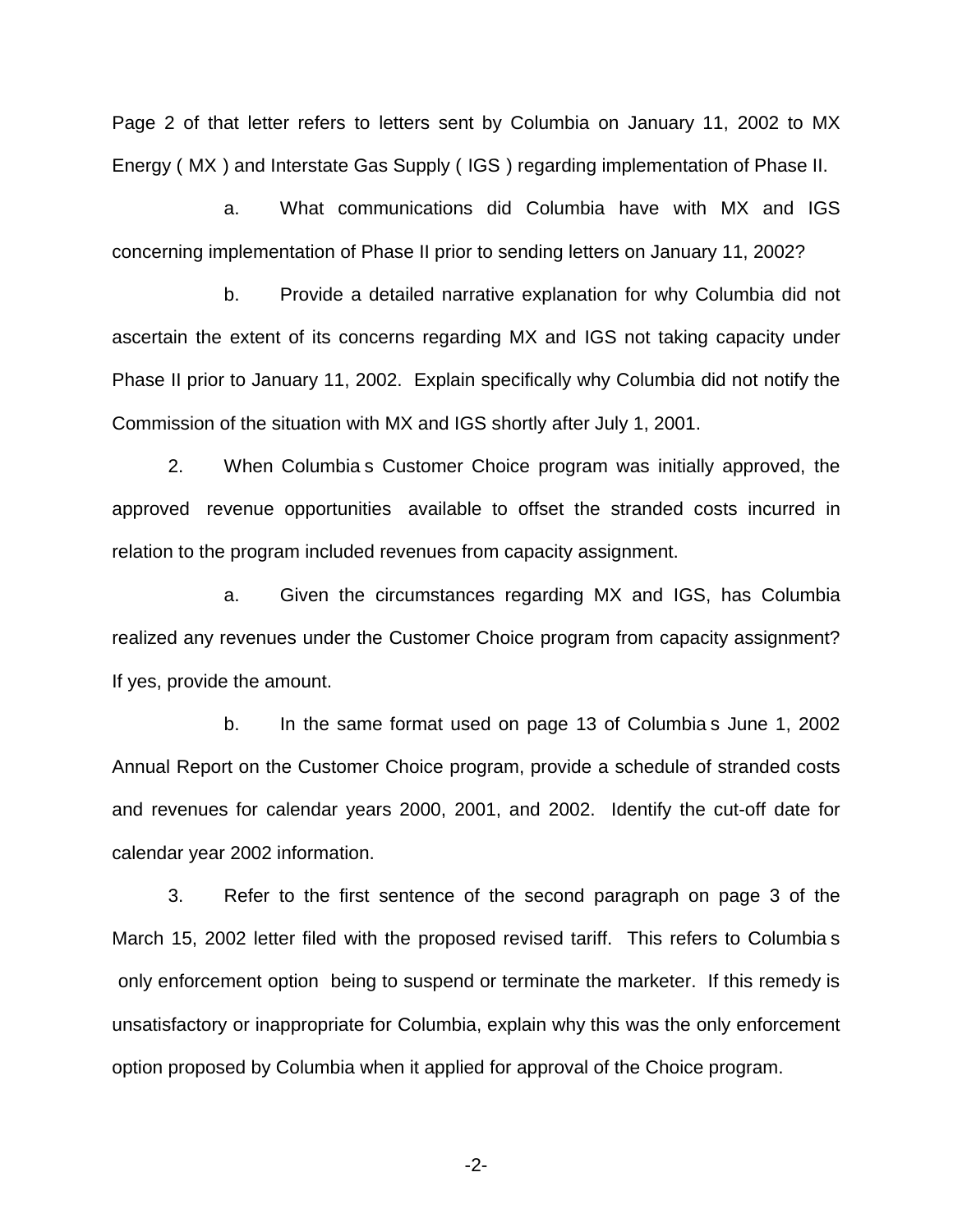4. Refer to the first sentence of the third paragraph on page 3 of the March 15, 2002 letter filed with the proposed revised tariff. It states, First, suspension of marketers would not solve the problem going forward. No discussion follows to support this statement. Provide a detailed explanation for why suspension of marketers does not solve the problem for Columbia.

5. The fourth paragraph of the March 15, 2002 letter filed with the proposed revised tariff identifies Columbia s proposal to make capacity assignment mandatory for all Customer Choice demand. After citing the benefits of the proposal to customers and Columbia, the paragraph refers to the proposal protecting marketers from being penalized severely for a failure to perform. Describe in detail the protection to be afforded marketers under the proposed tariff revision given that they will continue to be subject to suspension or exclusion from the program under Delivery Requirements: Mandatory Assignment Phase on Sheet 36a of the proposed revised tariff.

6. The next-to-last sentence in the fourth paragraph on page 3 of the March 15, 2002 letter filed with the proposed revised tariff states that the proposed tariff revision will allow the Choice program to continue without public backlash (emphasis added) until the end of the pilot. . . . Describe the extent to which concerns about public reaction, or backlash, is driving Columbia s decision to not suspend or terminate marketers in accordance with its existing tariff.

7. The last sentence of the fourth paragraph on page 3 of the March 15, 2002 letter filed with the proposed revised tariff states, among other things, that

-3-